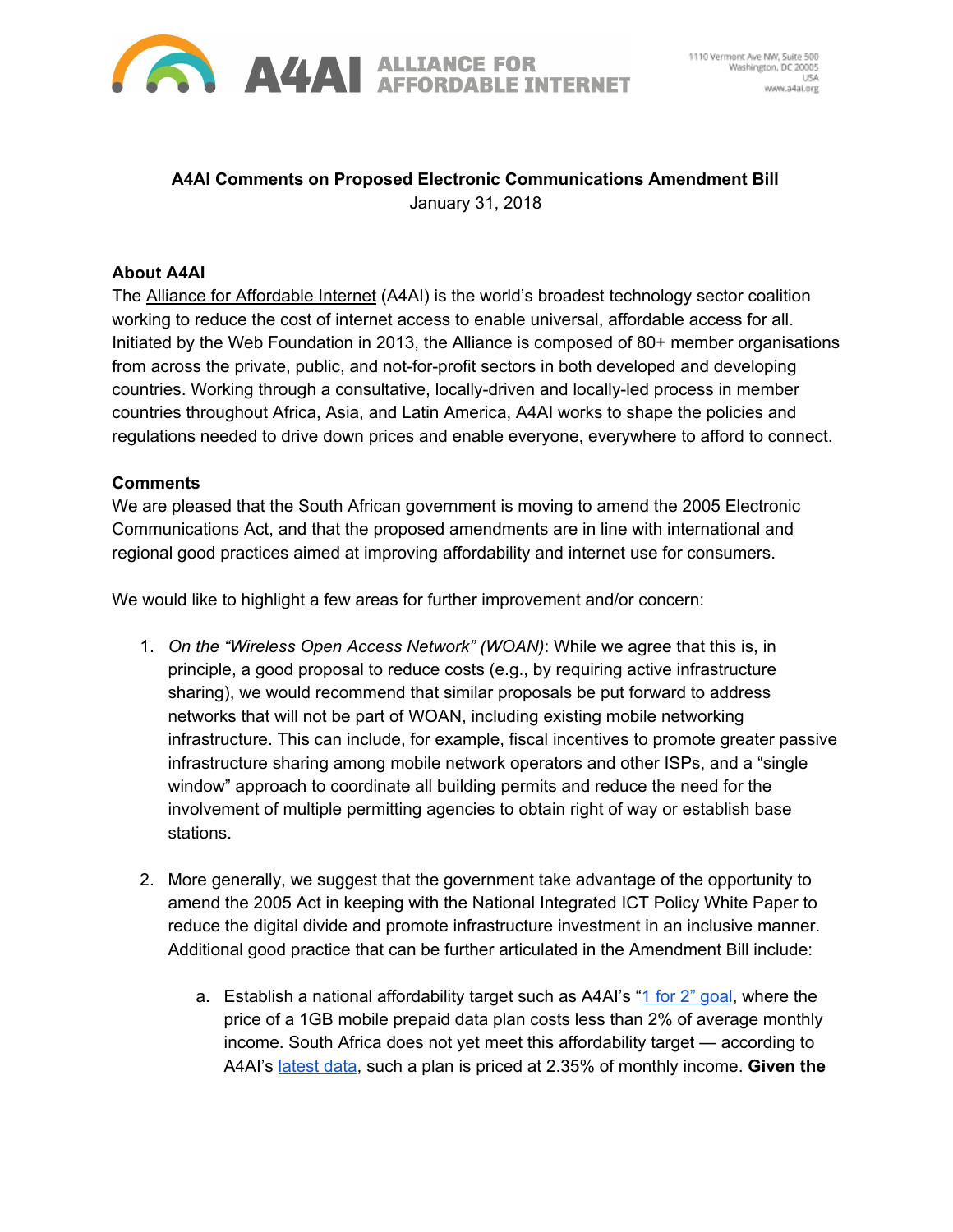

**high level of income inequality in South Africa**, the government should go further and include affordability targets for low-income groups in the country.

- b. Invest in and support the development of public access facilities (including public WiFi solutions), while maintaining adequate consumer [protections](http://a4ai.org/safety-first-making-public-wifi-work-for-users/) on such networks.
- 3. Public access solutions, such as community networks (which we define as community-owned and managed networks that provide internet access to the public) can be a crucial part of the strategy to improve access and affordability among the unconnected. However, such solutions will require incentives to enable their creation and sustainability. The WOAN presents one such opportunity —community networks, for example, could be given priority or subsidised access to the wholesale network. A precursor is that community networks be considered for licence exemptions to operate as an Electronic Communications Network Service (ECNS) where feasible and after application to the Minister.
- 4. While the amendments regarding spectrum management are an improvement on those currently in place, additional steps would be welcomed. These can include, for example, rules for the utilization of unlicensed spectrum (e.g.,TV white spaces) and other emerging technologies. This should be done with the aim of supporting access in rural areas via community networks or similar locally managed initiatives, and can further improve the Bill's goal of supporting Broad-Based Black Economic Empowerment.
- 5. There are several challenges related to women's access to and use of the internet. While the Bill recognizes this fact in its overall goal (which includes "empowerment of women…"), there is no specific mention of how this will be achieved. For the Bill to be truly [gender-responsive](https://webfoundation.org/research/react-with-gender-responsive-ict-policy/) and ensure that both women and men have the same opportunities to leverage the power of the internet to improve their lives, we recommend that:
	- a. Specific targets be established for removing the gender gap in access and use in South Africa (this can include progressive targets to be achieved over time). To enable this, it is critical that gender disaggregated data on access and use be collected and, in the case of non-individual data, shared using open data guidelines.
	- b. Protections are in place to protect users online, including measures to prevent the harassment and abuse of women online.
	- c. Ensuring that people, including women and girls, have adequate skills to use and create online products and services; this includes encouraging/incentivizing the creation of content for women.